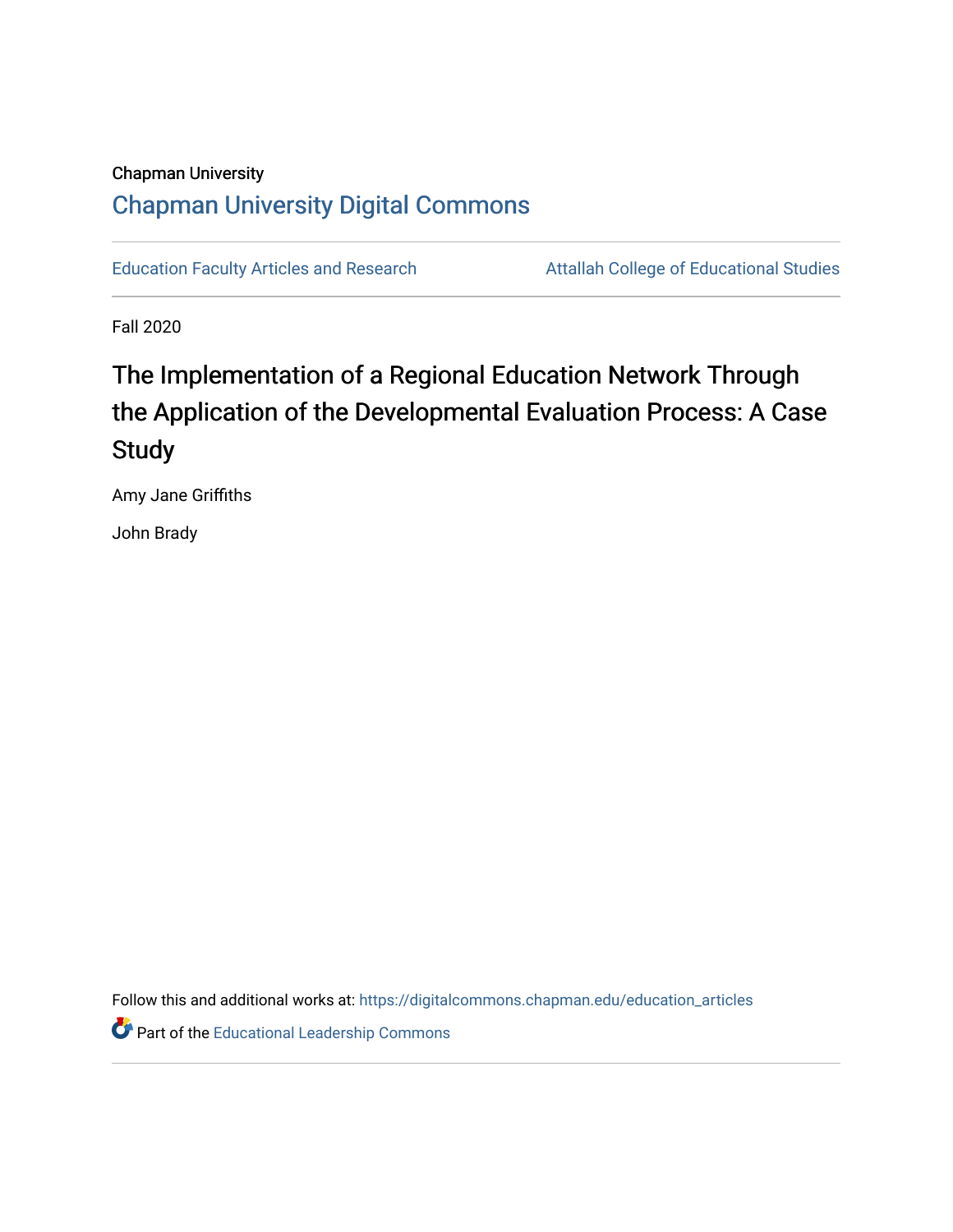# The Implementation of a Regional Education Network Through the Application of the Developmental Evaluation Process: A Case Study

## **Comments**

This article was originally published in [School Leadership Review](https://scholarworks.sfasu.edu/slr/vol15/iss1/24), volume 15, issue 1, in 2020.

### Creative Commons License

# 

This work is licensed under a [Creative Commons Attribution-Noncommercial-No Derivative Works 4.0](https://creativecommons.org/licenses/by-nc-nd/4.0/) [License](https://creativecommons.org/licenses/by-nc-nd/4.0/).

# Copyright

The authors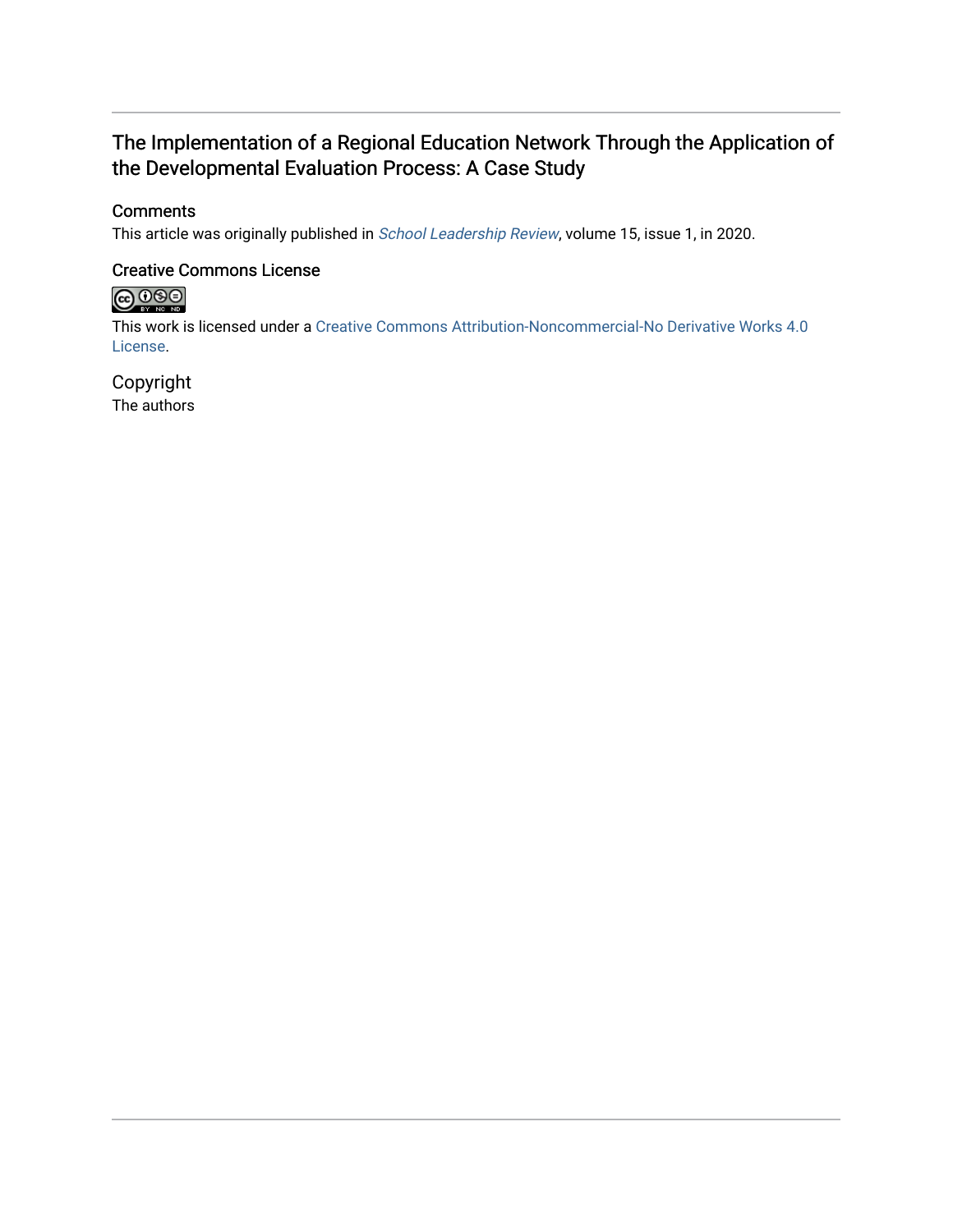# **The Implementation of a Regional Education Network Through the Application of the Developmental Evaluation Process: A Case Study**

Employment rates for individuals with cognitive impairments range from approximately 23% to 34%, which is extremely low when compared to their counterparts without disabilities, who have employment rates of 75% to 80% (Houtenville, Brucker, & Lauer, 2014). It has been estimated that about one in four young adults with intellectual disabilities and one in three young adults with autism or multiple disabilities have never been employed within eight years of their leaving high school (Newman et al., 2011). These students graduate from schools/school districts that have been the responsible agency for their vocational readiness to a services environment that comprises many local and regional/state agencies, each with a different responsibility to the employment of these individuals. Collaboration between these agencies is critical if they are to provide employment services to this population.

In this paper, we describe the successful efforts of a group of educational leaders, parents, individuals with disabilities, and service providers who came together to work on improving the transition outcomes of young adults with disabilities. We formed this group after facilitating a research presentation (Griffiths, 2016) at a regional conference that highlighted the challenges related to the transition period from high school to young adulthood for individuals with disabilities. A number of the conference participants answered the call to participate in a crossagency committee to collaborate on the improvement of services and opportunities for meaningful transition opportunities for these individuals, particularly as they relate to employment.

1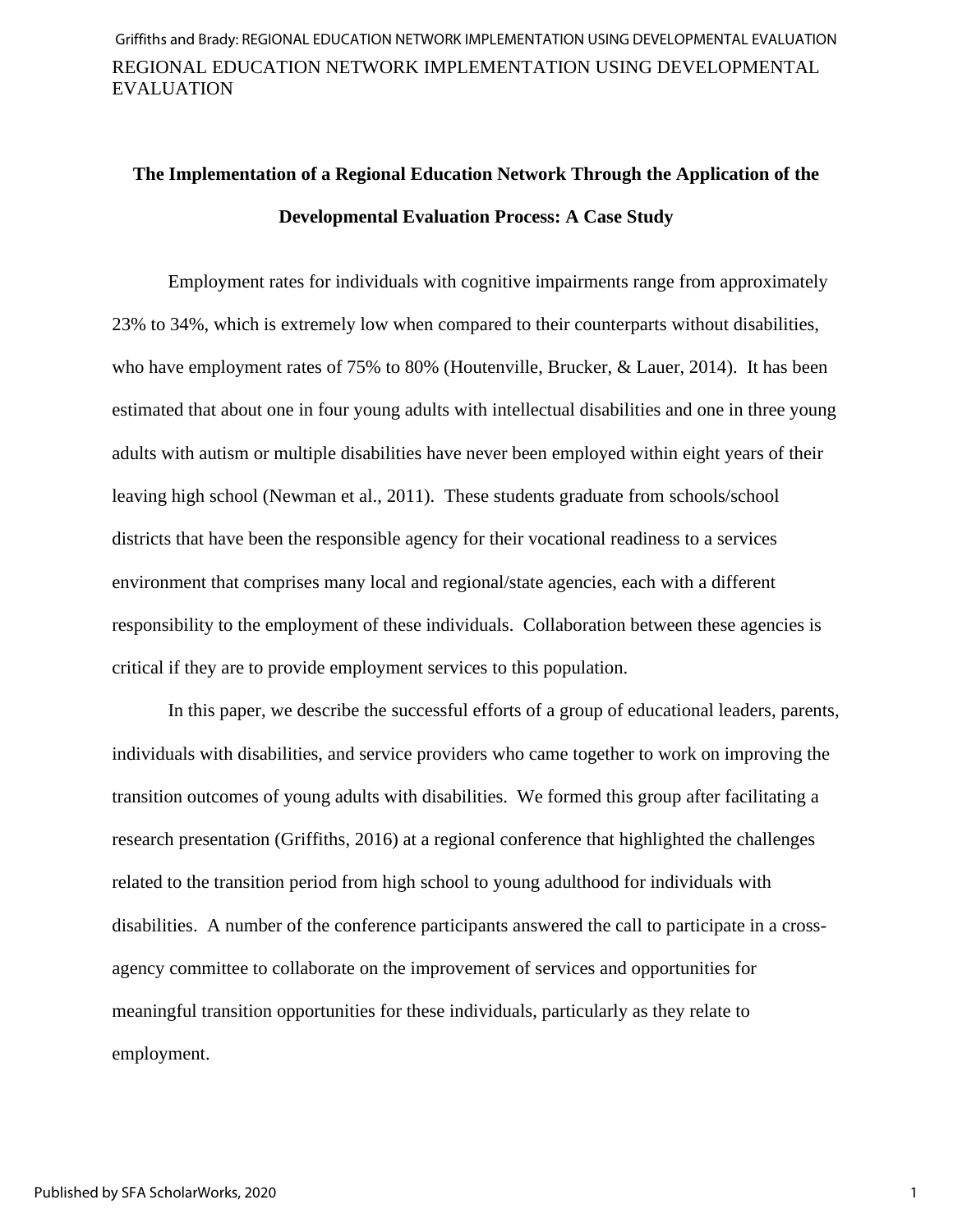#### School Leadership Review, Vol. 15 [2020], Iss. 1, Art. 24

## REGIONAL EDUCATION NETWORK IMPLEMENTATION USING DEVELOPMENTAL EVALUATION

The group was intended to be more than an advisory committee; we wanted it to be a collaborative network (Bryk, Gomez, Grunow, & LeMahieu, 2015) of significant influencers in the region. The group's goal was to improve the transition process and outcomes, from school to adult life, for students who were leaving special education programs in the schools. To facilitate the creation of such an organization, we used the developmental evaluation (DE) process developed by Patton (2011). Developmental evaluation is a method of ongoing evaluation and feedback to a groups participants to improve its effectiveness in achieving its goals. In this manner DE serves as a continuous improvement process for complex changes in real-time.

#### **The Project Conceptual Background and Literature**

We present a case study of the history of the first two years of the development and implementation of a regional educational network collaborative that used DE theory and methods to guide its implementation. In the spring of 2016, after attending a presentation on employment opportunities for young adults with disabilities at a policy conference in Southern California, a number of the attendees decided to form a regional collaborative to link the employment efforts of their organizations. After some discussion, we changed the original advisory committee idea to one of the developments of a network of these organizations that would collaborate on improving regional access to employment. Interagency and interdisciplinary leadership and planning are critical to the success of career development efforts for students with special needs (Kohler & Field, 2003). The creation of a functional network is a way to develop more effective working relationships between the key stakeholders, including major employment-oriented organizations in the region, school districts, nonprofits, county and state organizations, family members, post-secondary institutions, and individuals with disabilities.

2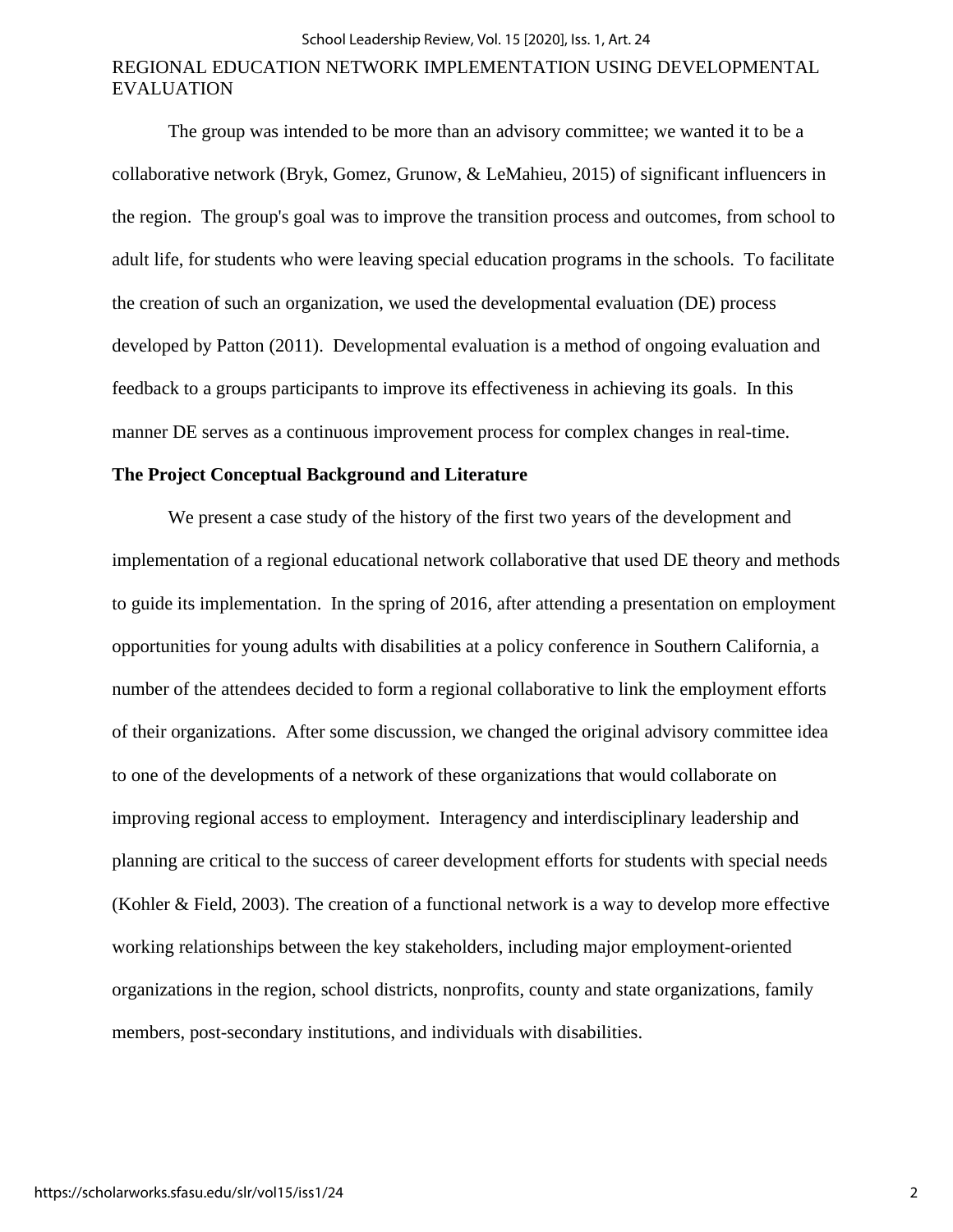#### **Network Improvement Communities**

Network improvement communities are a recent development in the school improvement movement. They are a collection of organizations with the same overall goals that come together to collaborate on program improvement that applies to each of their missions (McCormick, Fox, Carmichael, & Procter, 2010). Bryk, Gomez, Grunow, and LeMahieu (2011) described these networks as organizations with a diverse membership and the expertise that is needed to solve complex educational problems; they are groups of interested parties who address issues relevant to all of them. This intentionality is fostered by creating group goals and structured social arrangements that organize the interactions of the parties to further the attainment of these goals.

Peurach, Glazer, and Lenhoff (2016) described a similar organization, which they refer to as a school improvement network. They view such networks as an effective way of supporting improvement across groups of schools or agencies. They define school improvement networks as "systems that produce, use, and manage [the] intellectual capital needed to improve education for many poor and at-risk students" (p. 608). In their discussion of network creation, Peurach et al. recommend the use of developmental evaluation to guide the formation, development, and adjustments needed over-time to make these networks effective.

Noonan, Morningstar, and Erickson (2008), in their paper on improving interagency collaboration for the employment of exceptional individuals, described collaborative networks as a necessary ingredient in the success of transition efforts for individuals with disabilities from school to work. They stated, "Interagency collaboration appears to be a key variable in what happens to youths with disabilities after they leave high school, and it is a critical element leading to higher employment and post-secondary education outcomes" (p. 133). Noonan et al.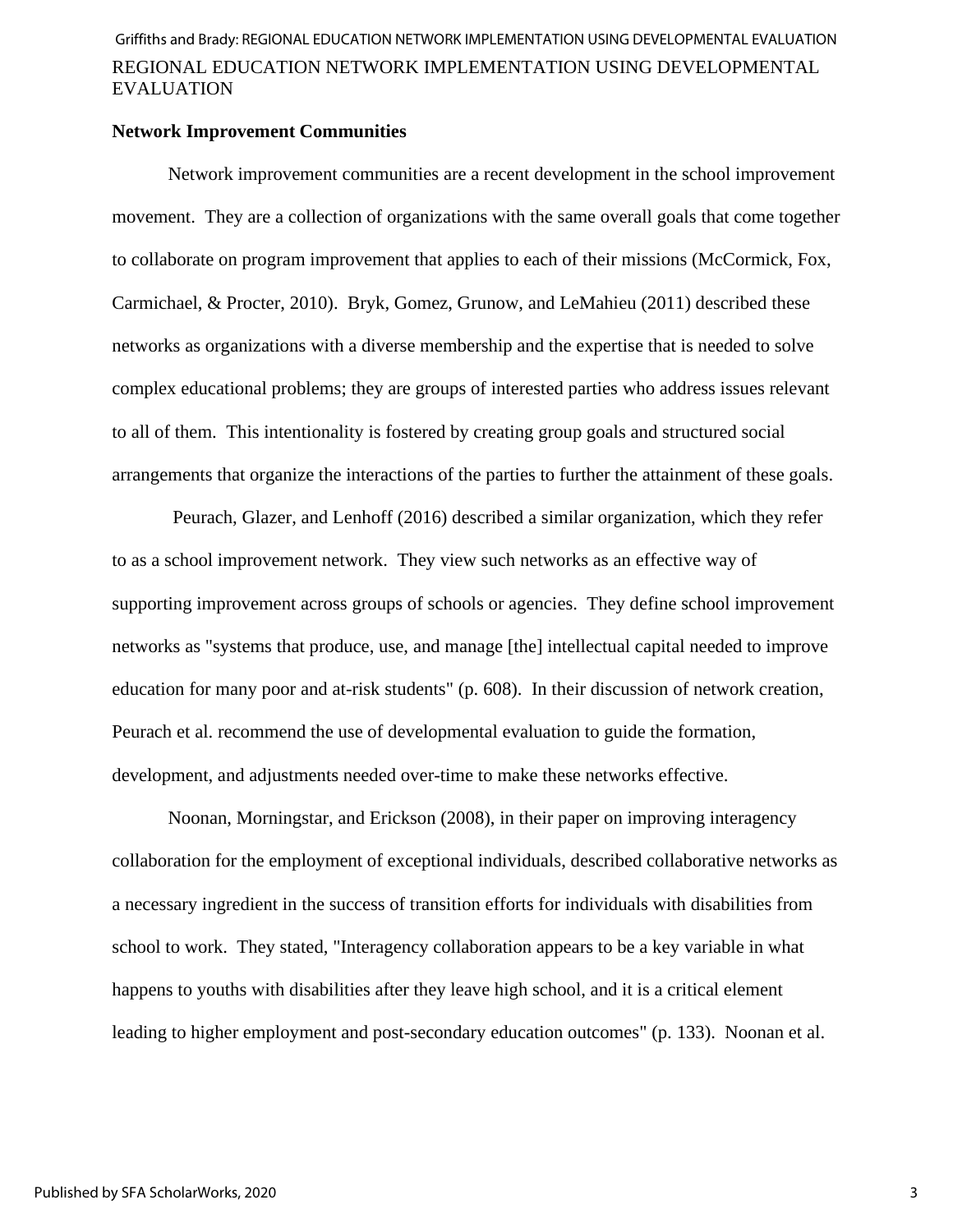note, however, that these collaborative networks are often not found in our educational communities.

#### **Systems Change and Leadership**

Two other concepts, complexity and emergence from the systems change literature and practice (Patton 2011; Williams & Hummelbrunner 2011) informed our work. Taking into consideration the complexity of the context in which a program operates is critical in any effort for social change. For the implementation of change to be successful, social change work must be sensitive and adjust to the needs of the context in which it exists. Social change must be customized to fit local conditions; it cannot be imposed on the local professionals and families.

 In this case of young adults with disabilities, there are many contextual, organizational, local, and regional factors involved, which create very complex environments in which to work. The second critical process in complex systems which drives change efforts is that of emergence. Emergence is the way solutions to problems become evident through the interaction of the members of a network as they focus their attention on the achievement of their mutual goals. Because of this emergent process, it is necessary to carefully identify and encourage solutions that arise through the interactions of network members who work with the problem at the local level. Leadership should then facilitate the implementation of these solutions as they emerge organically from this process of collaborative interaction. The DE process, discussed below, is designed to facilitate these two critical organizational processes that underpin successful network collaboration.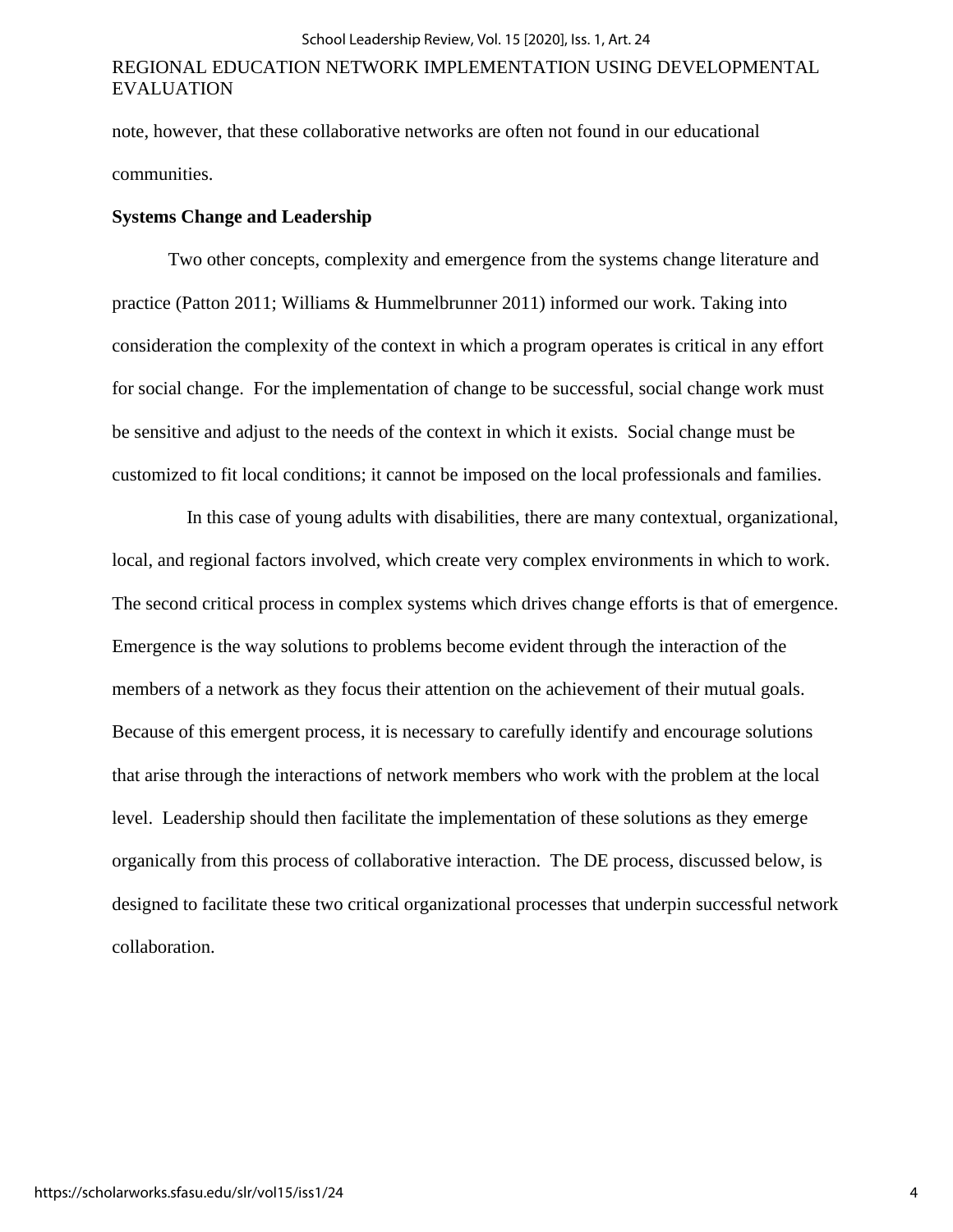#### **Developmental Evaluation**

Developmental evaluation (DE) is an evaluative process that focuses on helping organizations to develop effective practices in complex and dynamic environments (Dozios, Langlois, & Blanchet-Cohen, 2010; Patton, 2011). Developmental evaluation provides a means to address emergent issues, solutions, and problems that arise when groups get together to initiate change efforts; it is often used in innovative processes to affect system change. Devleopmental evlauation practicioners work closely with the project leadership and members at each step of the change process to collect data on the efforts of the network and to adjust the program as issues arise. In their research on the DE approach, Szijarto and Cousins (2018) cited its merits "We can't predict and control our way to social betterment. Instead, emergent influences, inevitable surprise, and sensitivity to context (among other things) make ongoing adaption a more viable option"  $(p. 1)$ .

This type of collaboration fit the DE model in that the improvement of employment outcomes by a collaborative effort by twenty-four organizations was very complex. Each of the organizations had their individual goals and missions, separate funding sources with staff with various professional experiences, and clientele who had their own complex needs. It was clear that we could not readily superimpose a readymade solution for their cross-agency goals. The evaluators had to work with the many agency staff to create opportunities for collaboration and then identify and focus network resources on new solutions that may not have been evident at first.

There are several approaches to DE. As first described by Patton (2011), it is a process that "supports innovation development to guide adaption to emergent and dynamic realities in complex environments [and involves] asking evaluative questions, applying evaluation logic, and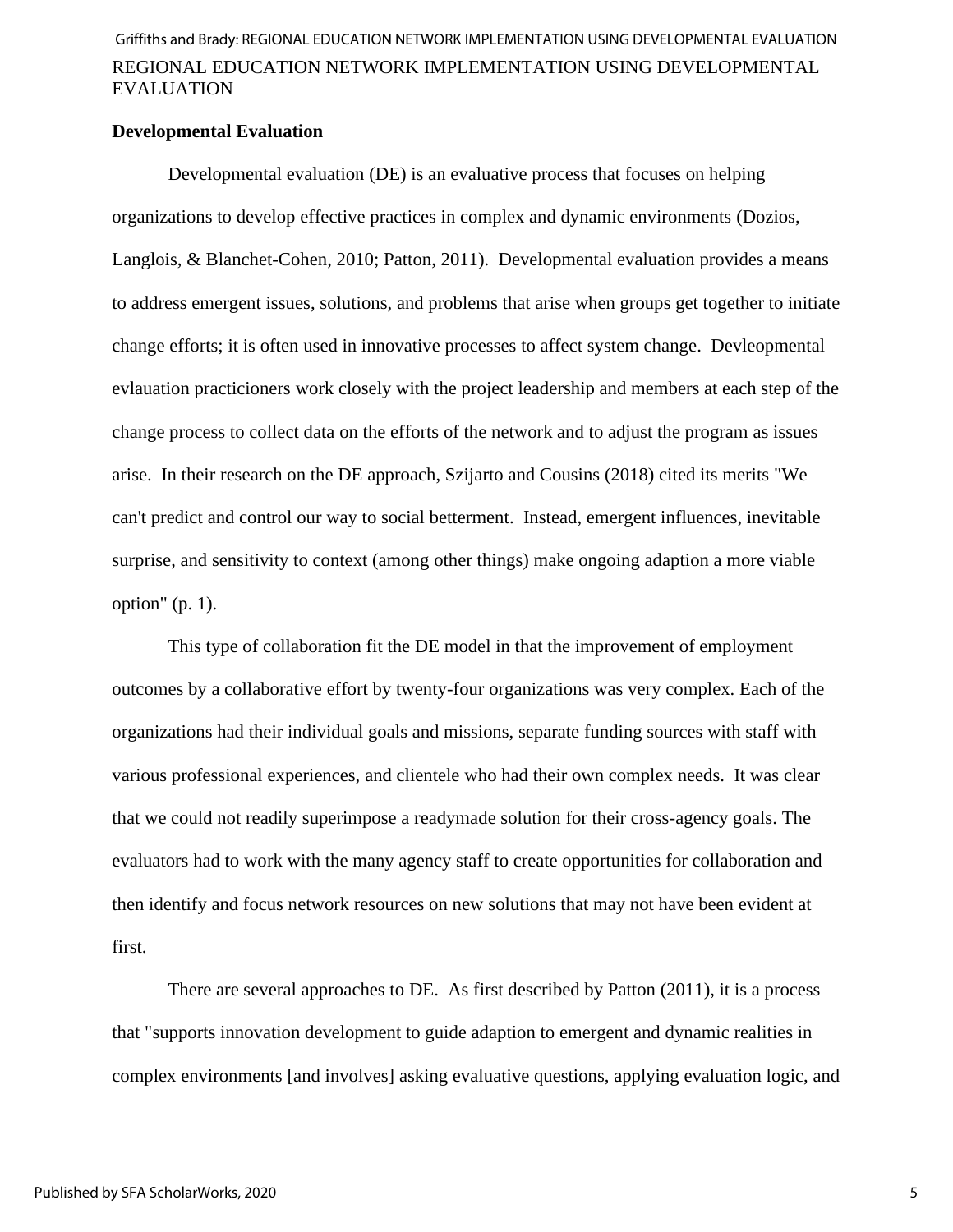gathering real-time data to inform ongoing decision making and adaptions" (p. 1). In DE, the evaluator joins the innovation team to help them to improve a project by focusing on ongoing data collection and systematic reflection on that data and the process. Patton terms this *collaboration for innovation*, in which "the basic theory of action is: bring good people together, and good things will happen" (p. 243).

In this project, we followed the seven-step process of DE, as described by Dozois, Langlois, and Blanchet-Cohen (2010), which involves:

asking questions of the process, context and direction of the network; facilitating the flow of information to all participants; providing timely information on system and context issues within the developing network; mapping and modeling the developmental processes at work; pausing and reflecting on progress to date; reminding participants of the networks goals and progress toward them; and matchmaking to connect members of the network with each other in areas of mutual concern. (p. 51)

This model of DE was selected because it is a method that is designed for use when the evaluator is a part of the design and implementation team and participates in leadership, the whole network, and subgroup meetings.

#### **Case Study Method**

In this paper, we described the application of the process of DE to the implementation of a regional collaborative network for improving employment opportunities for young adults with disabilities. A case study methodology was used to explore the development and outcomes of the project. This method was selected because we wanted to document a unique event and process with clearly defined boundaries (Merriam, 1998; Yin, 2018). Yin and Creswell (2013) describe this as a single or intrinsic case study. Both Patton (2011) and Peurach et al. (2016)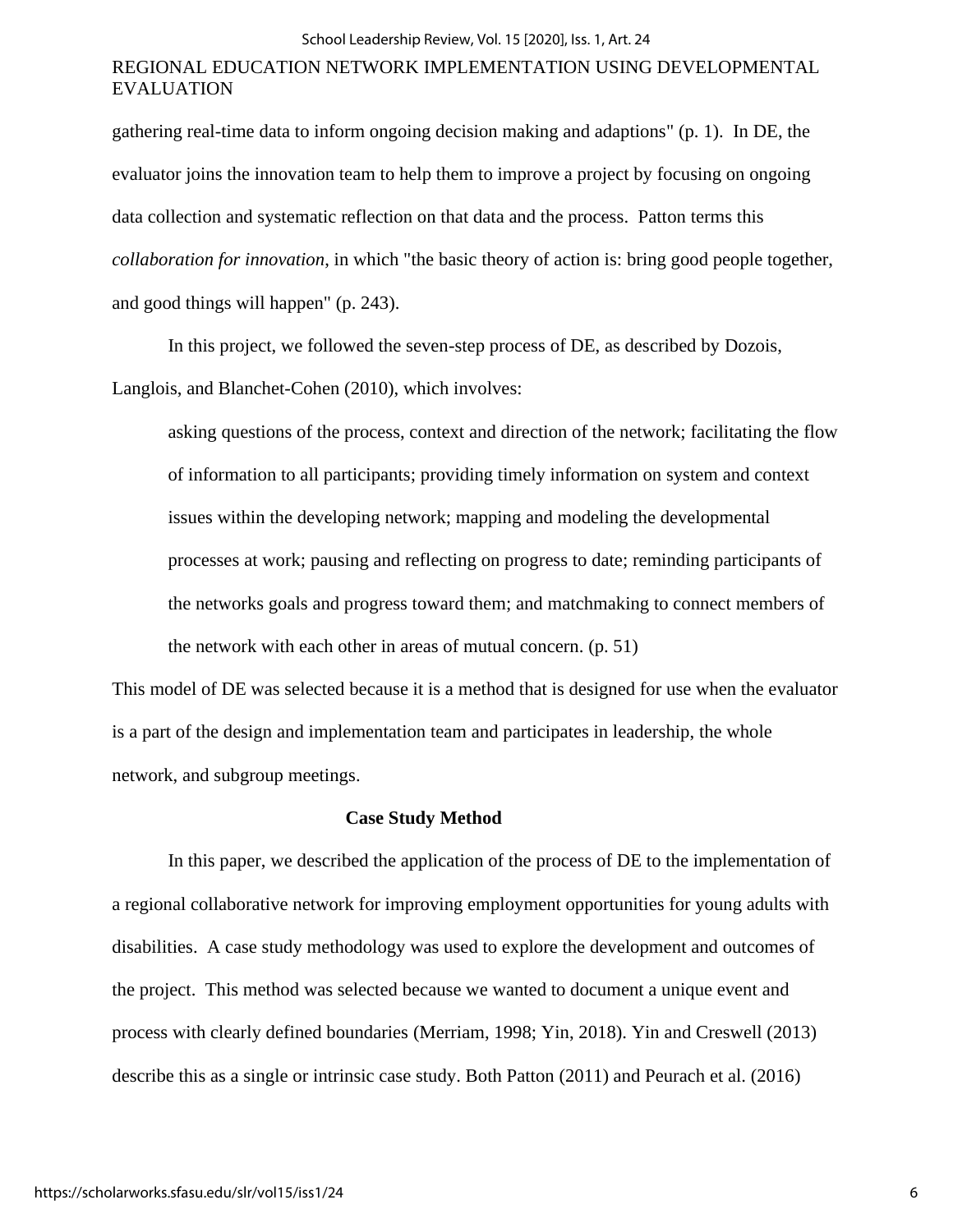recommended using the case study method when investigating the development of complex networks in education. This approach allows for a detailed investigation of the process as it unfolds in a real-world context. As suggested by Dozier (2010), the data sources for this case study description and analysis included observations, interviews, document analysis, end-ofmeeting surveys, focus groups, and field notes, which were reviewed monthly by the leadership team for ideas to improve the focus and performance of the group.

#### **History and Context**

The network idea started two years ago at a conference presentation of the Thompson Policy Institute in which researchers shared data on the employment challenges and opportunities that students with disabilities face (Griffiths, Giannantonio, Hurley-Hanson, & Cardinal, 2016). These researchers found that there are minimal employment opportunities for this population and that many of those young adults are not employed. After the presentation and call to action, several representatives from local, regional, and state organizations came together as a group to collaborate on improving employment outcomes. This collaboration, the Orange County (California) Transition Initiative (OCTI), resulted in representatives from 24 organizations' meeting every other month for a half-day of planning and collaboration. They also engaged in monthly conference calls, to improve transition services for individuals in transition from school to adult life and services.

#### **Project Focus**

OCTI participants developed the focus of this project, as well as the vision and mission statements, over the first few months of meetings. The overall mission was to improve transition outcomes (e.g., employment, housing, social-emotional) for people with disabilities and to support these individuals in leading happy, healthy, and meaningful lives. The project

7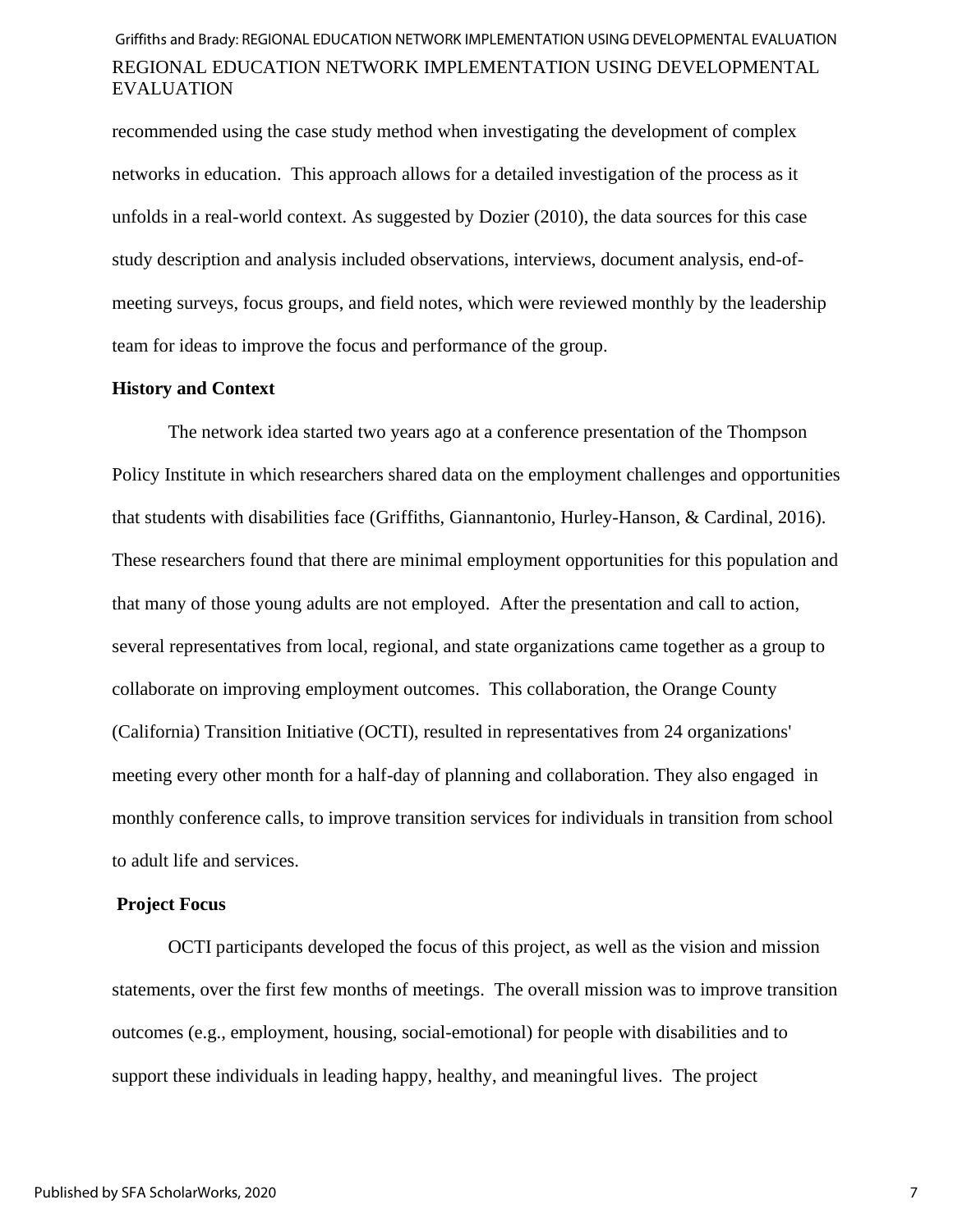participants then worked to accomplish these goals by creating a goal-oriented action plan for the network of transition organizations that would effectively communicate, collaborate, and share data to enhance services and, ultimately, outcomes for people with disabilities in the region.

The initial focus of OCTI was to enhance partnerships that promote preparation for as well as achievement and retention of competitive integrated employment (CIE) for youth and young adults with disabilities. Based on a discussion of OCTI's focus and mission, the following work teams were created: (a) Research and Evaluation, (b) Information Dissemination/Website Development, (c) Job Development & Business Partnerships, (d) Education & Training, (e) Administration of Justice, and (f) Orange County Local Partnership Agreement to support CIE. These work teams included individuals who represented a variety of agencies who were committed to the group's focus and had the willingness to participate in face-to-face meetings, conference calls, and work tasks in keeping with the OCTI action plan.

Programming efforts included the identification of resources, tools, services, and career development educational options for youth and adults. Multi-agency planning was used to identify referral, intake, and enrollment processes to ensure access of these youth and young adults to programs. The programs of focus where those that will prepare them for career pathway employment and post-secondary education, leading to long-term careers. Communication procedures, information sharing, and documentation processes were shared and updated, as needed, to ensure effective cross-agency programming efforts.

#### **Results: Developmental Evaluation Process**.

Developmental evaluation interventions can take many forms. The seven-process model of developmental evaluation we used for two years in this project was in *DE 201: A Practitioners Guide to Developmental Evaluation* (Dozier, 2010). The data sources for this case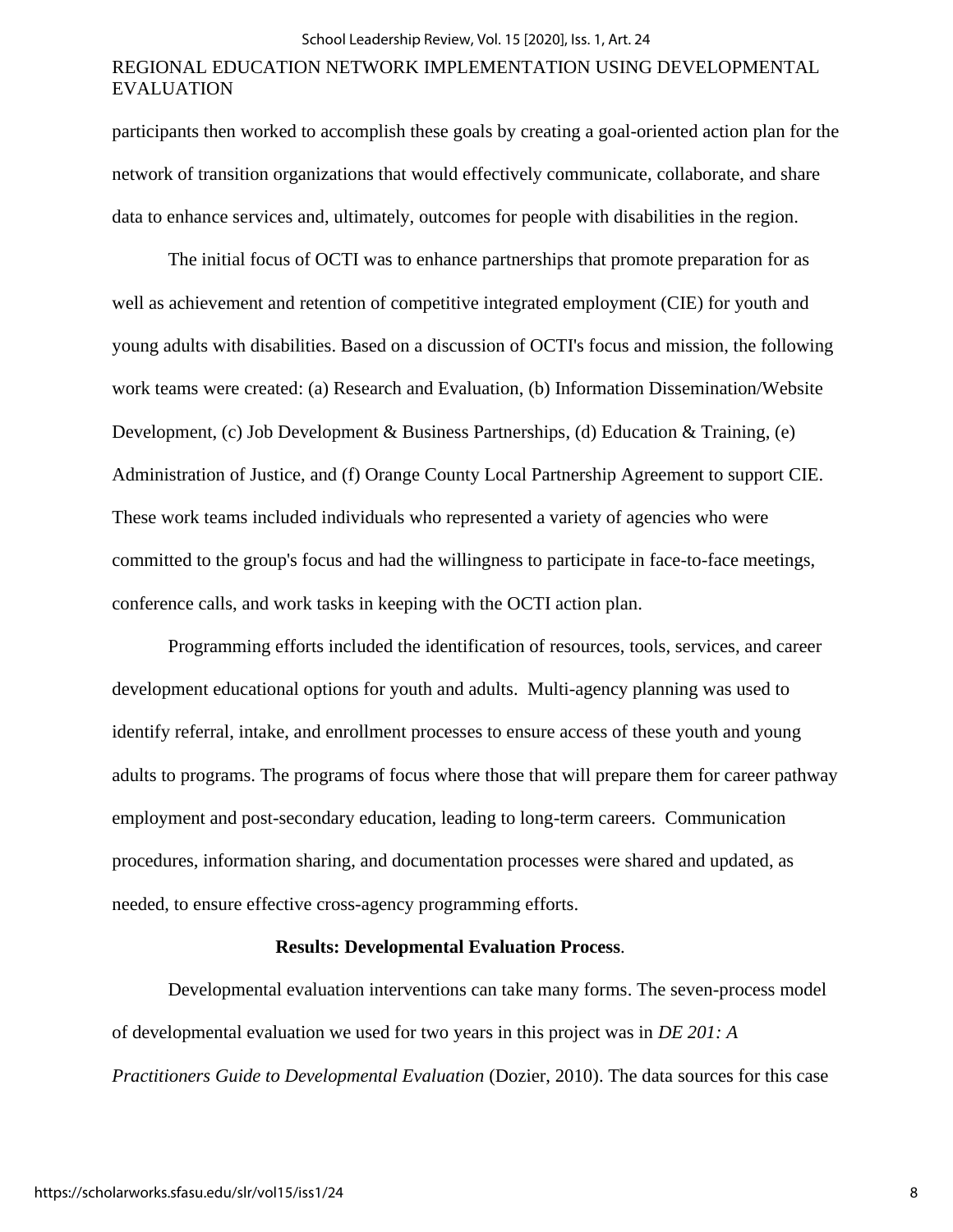study description and analysis included observations, interviews, document analysis, end-ofmeeting surveys, focus groups, and field notes, which were reviewed monthly by the leadership team for ideas to improve the focus and performance of the group. The results of this DE are outlined below, organized by Dozier's (2010, p.49-50) seven-processes of developmental evaluation.

### **Asking Questions of the Process, Context, and Direction of the Network**

This was a network of 24 regional organizations, which were responsible for the area's transition services. Representatives of the organizations met in person for a half-day six times a year and monthly via a conference call. The monthly call participants discussed the progress of projects from the last meeting as well as the needs and topics of the meeting the following month. The leadership team, which included the DE evaluator, then met to finalize the plan for the upcoming session. Development of the plan involved taking into consideration the results of the phone conference, comments from the previous meeting survey, and progress on the goals of the network and the subcommittees.

In each of the formal network meetings, leaders held regular discussions of overall progress and emphasized collaboration among members. The leadership team also observed and participated in subcommittee meetings to help facilitate their work and to identify any emergent needs or issues. Over time, these observations indicated a lack of subgroup progress on their goals. Leaders addressed this by providing each subgroup with subcommittee chairs from the network leadership team and moving the subgroup meetings to the end of the formal network meetings. The subcommittees then reported their work to the larger group to get their feedback and provided meeting notes to the leadership team for the planning of the next steps.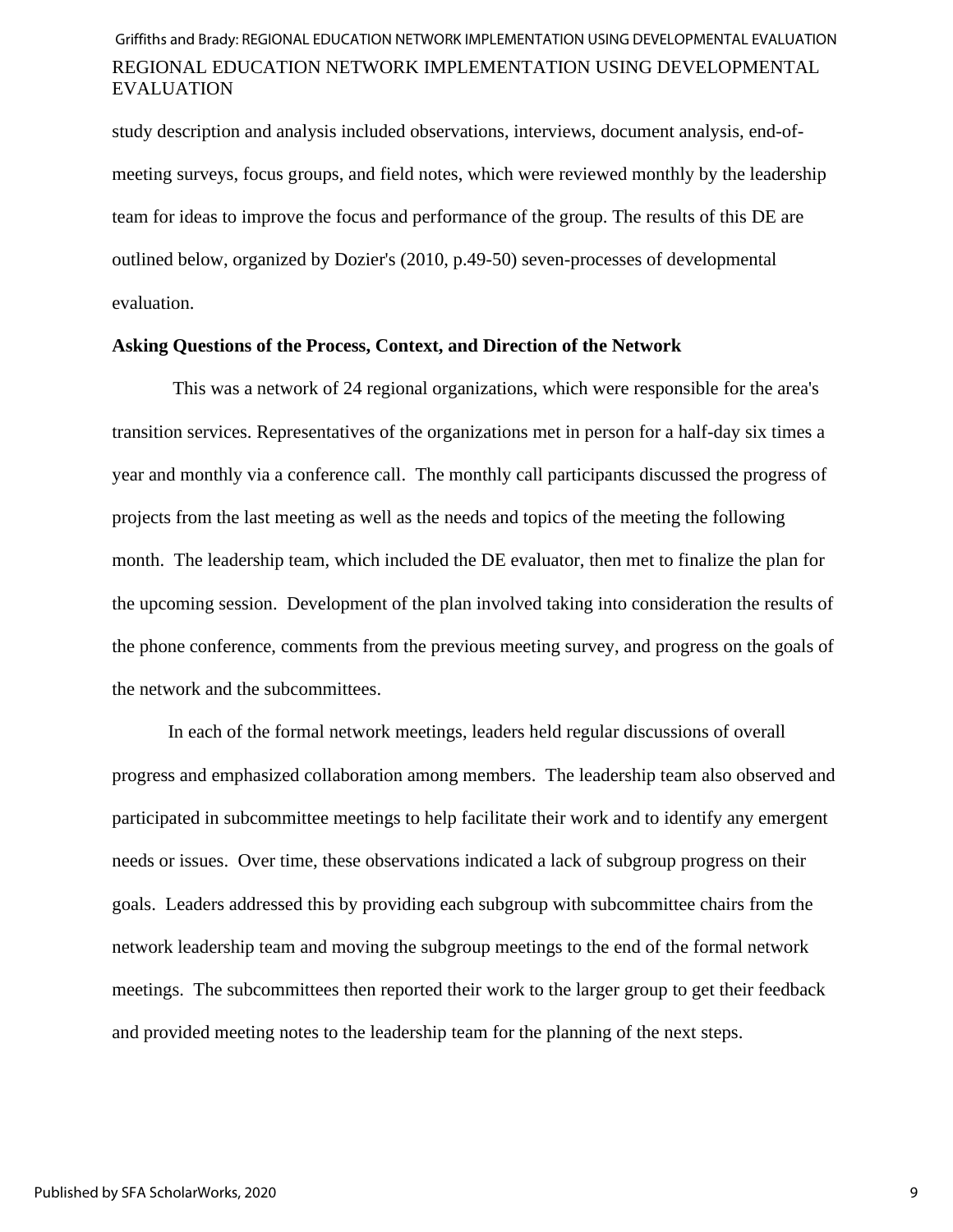### **Facilitating the Flow of Information to All Participants.**

All subcommittees provided updates on their work to the full network at each meeting and provided feedback on their progress. All meeting notes, network materials, resources, and so forth were placed on a Google drive site to facilitate communication between all network members for the sharing of information and collaboration. Later in the process, the network developed a website . This site served to focus the members and leadership on relevant topics as the network developed over the first two years, specifically on the process sof collaboration and the specific areas of focus. The development and funding of this website helped to educate critical stakeholders, including caregivers/parents, individuals with disabilities, educators, employers, and service providers, on services and information related to transition issues in the region.

# **Providing Timely Information on System and Context Issues Within the Developing Network**

Early in the process, the leadership team, which included the developmental evaluator, conducted a regional assessment of the services needed by and available to young adults with disabilities. The assessment results were used to determine the initial goals and action plans of the network. In June 2018, a two-year follow-up survey was distributed to team members, providing them with the opportunity to reflect on the processes and outcomes of the network thus far. Team members rated questions related to collaboration and meeting impacts on a scale of 1 to 5 (1 = not at all;  $5 = \text{very much so}$ ). At this two-year follow-up, 94 % of team members indicated that their participation in the network had been worthwhile personally, that the meeting dynamics had facilitated the achievement of network goals ,and that there were opportunities at each meeting to communicate their ideas and point of view. Additionally, 88% of the team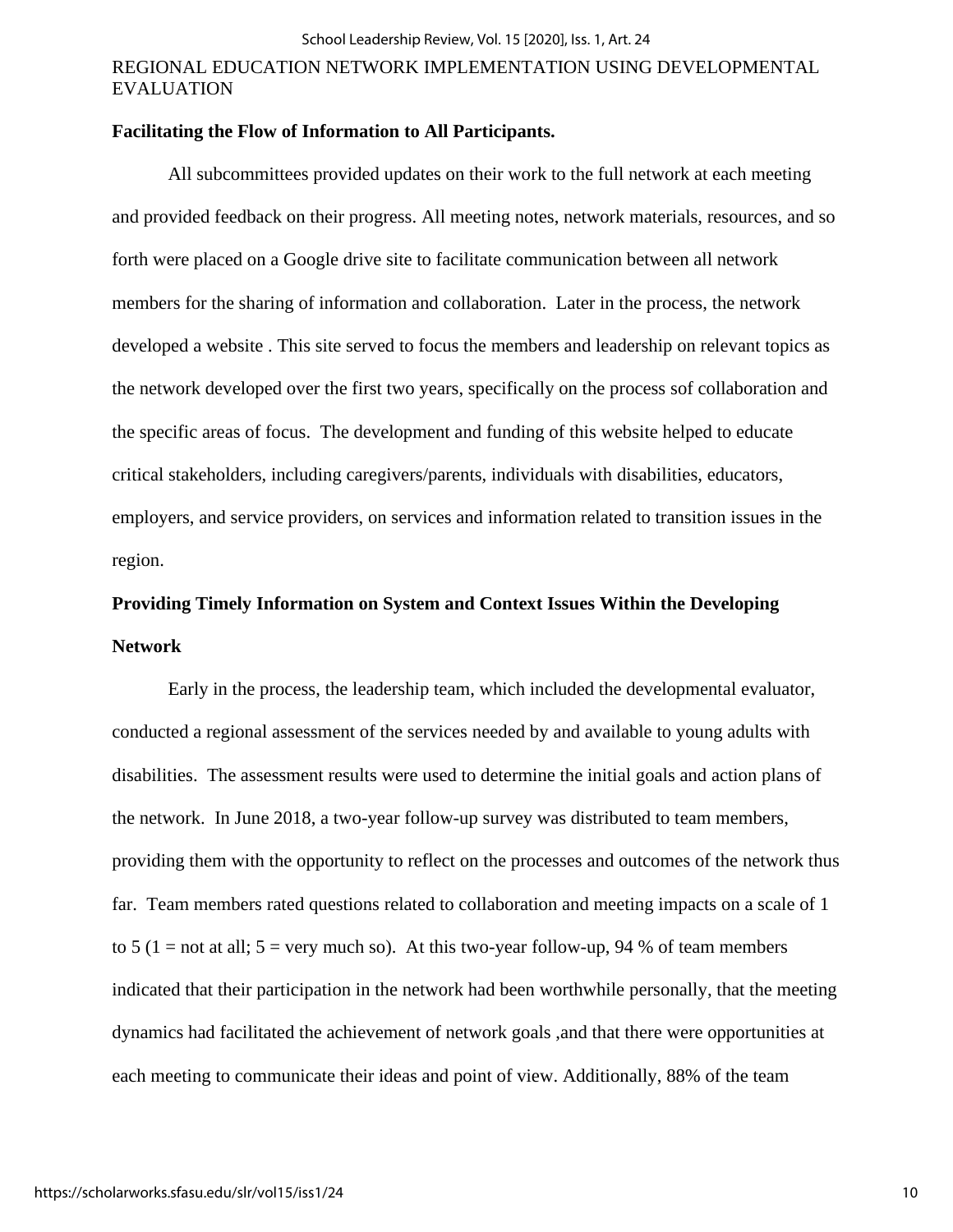members felt that the network vision statement remained relevant to their work. Finally, all of the team members indicated, with a rating of 5 (77 %) or 4 (22%), that the network provided the opportunity to get to know more professionals in the field.

#### **Mapping and Modeling the Developmental Processes at Work**

The network's initial needs assessment was used to prioritize the early work of the collaborative and the formation of five subcommittees of professionals to work on the five highest priorities. The collaborative developed an action plan that included goals, strategies, critical partners and sources, questions/required information, milestones, expected outcomes, and the responsible person/agency. This plan helped to guide the short and long-term efforts of the various work teams.

The developmental evaluator attended all meetings to observe and note the process and progress of the network. The evaluator discussed these observations of the group's efforts toward meeting their goals at each of the leadership meetings, the monthly planning meetings, the total network meetings, and the year-end review. The focus of these DE discussions was on the dynamic nature of the process, which included the identification of emergent problems and discussion of solutions to them.

# **Pausing and Reflecting on Progress to Date: Reminding Participants of the Network's Goals and Progress Toward Them**

The first meetings of the network were used to develop a mission statement. The members decided that the overall goal of the group was to foster collaboration among agencies in order to create a unified regional approach to employment. At the end of each subsequent meeting, all meeting participants completed a one-page survey that asked their opinion on what worked well, the next steps, future interests, and general comments on the efforts of that day's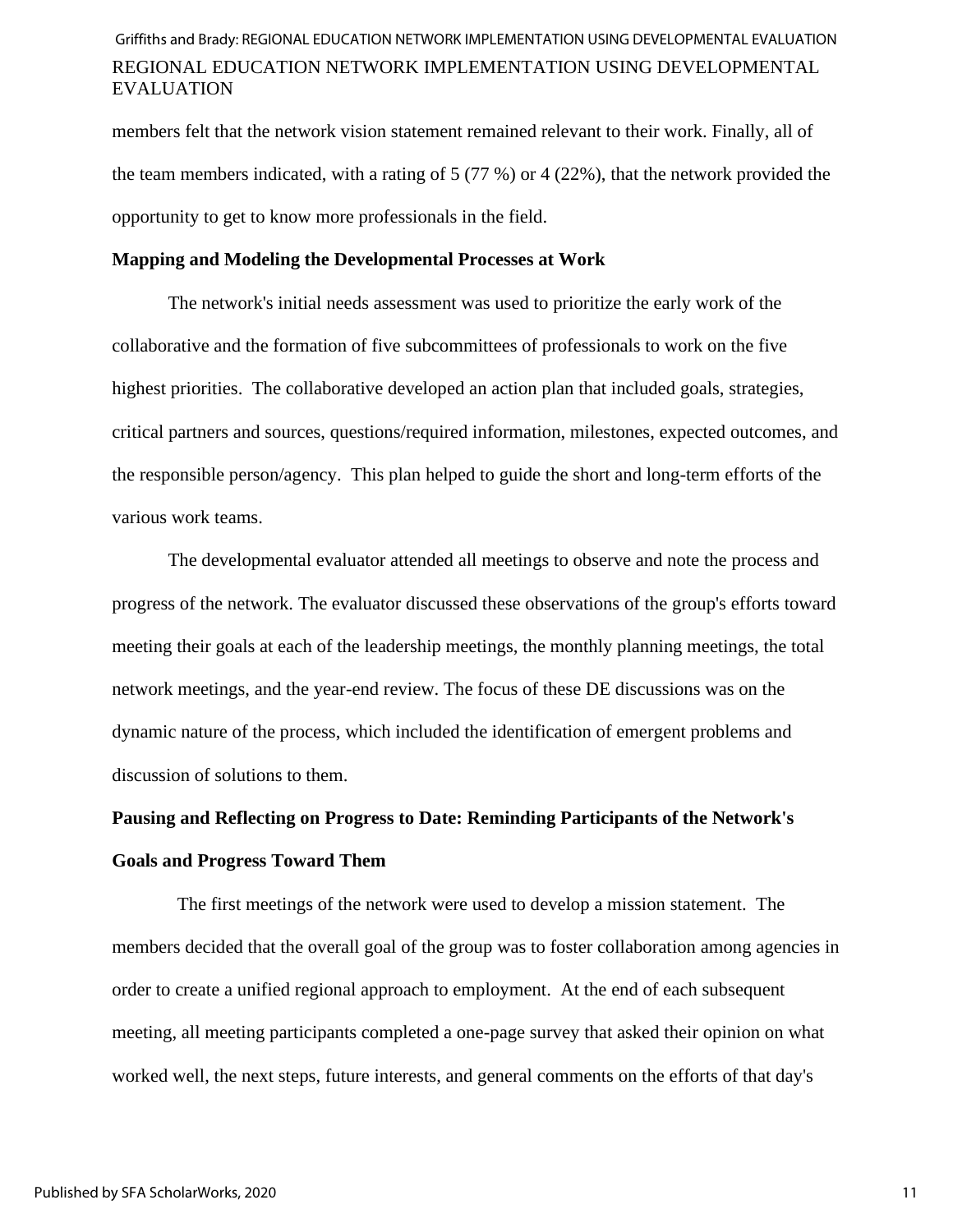session. Throughout the years, at each meeting and telephone planning call, each of the subcommittees reviewed progress on their work, asked for feedback from the group, and identified the next steps. At the end of the program's second year, members completed a survey regarding their experience in the group as to how collaborative it was and how helpful it was to them and their organizations. Several times during the first two years, the members of the network, acting as a focus group, discussed the progress of the group in terms of its goals, projects, and subcommittee work. These discussions were used to collect formative information and to provide participants with the opportunity to comment on the various efforts of the network.

#### **Matchmaking to Connect Members of the Network in Areas of Mutual Concern**

 The DE concept of matchmaking was evident in several outcomes. First, the creation of a regional job development and business partnership group, the Orange County Local Partnership Agreement (OCLPA), was a critical outcome of this network. The Orange County Local Partnership Agreement is a partnership agreement among the network and other agencies, all of whom participate in preparation for and achievement of employment for individuals with disabilities. The OCLPA included community colleges, K–12 educational agencies, workforce development programs, the Department of Rehabilitation, adult service providers, resource groups, and local businesses. This agreement later became a model for other regional plans. Second, the network facilitated the development of a regional universal referral process (URP). After much work in the subcommittees, the URP was agreed on. It provides for a coordinated, well-sequenced service delivery process to individuals; it optimizes the use of local partner resources; it promotes community-based integrated work training and competitive integrated employment. The pilot phase of the URP began in October 2018 and included six school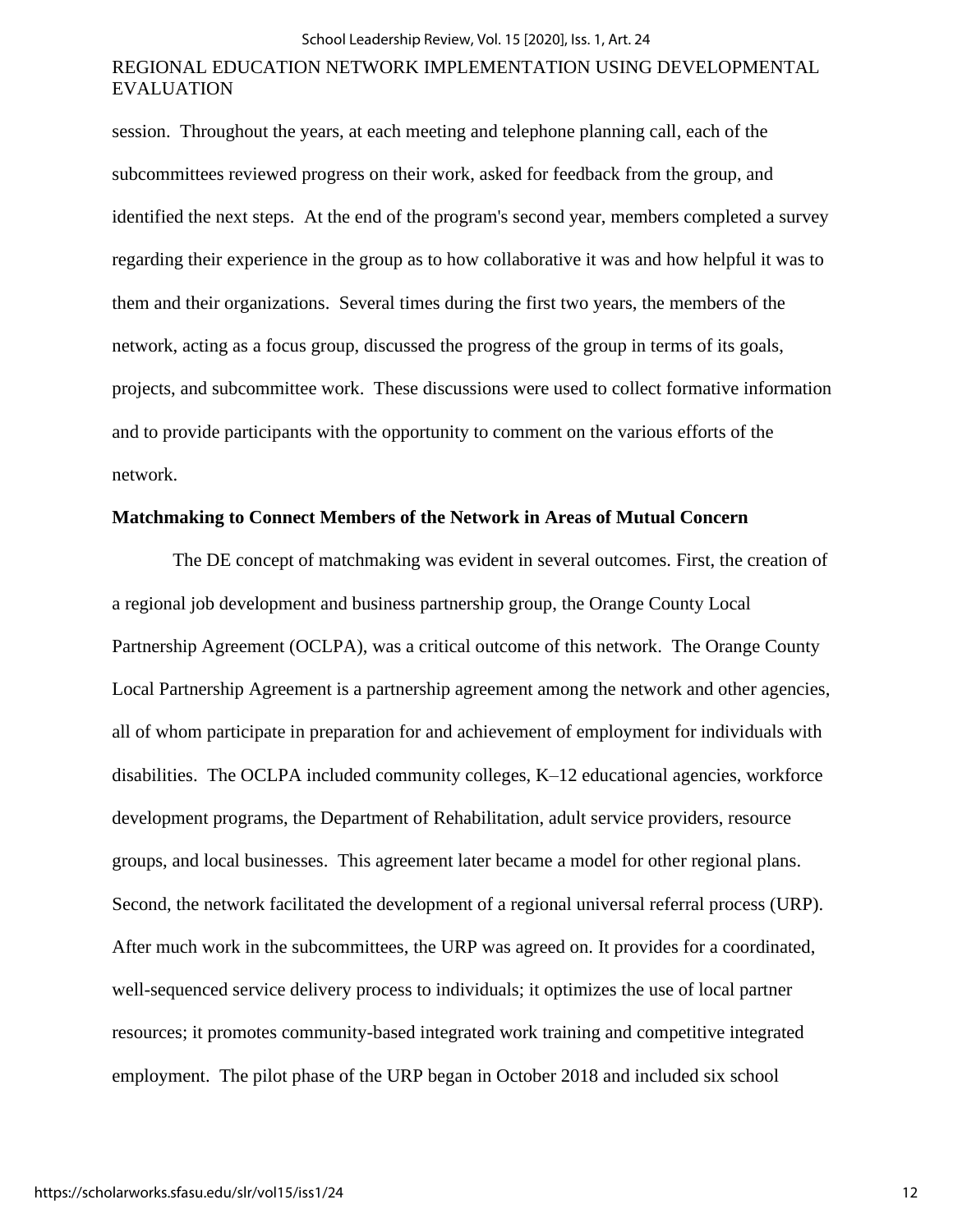districts, three adult agencies, and two community colleges. Third, was the implementation of a multi-part research project that involved matching the labor market needs to student characteristics. This research project was the result of a collaboration between the network and a labor market consultant that created a method to define the labor market needs of the region as they relate to people with autism spectrum disorder and other developmental disabilities. Fourth, the OCTI was able to connect and collaborate with university student interns, with expertise in website development, to build a network website. The information dissemination committee collected informational resources from various stakeholder organizations, including local, state, and federal resources. It worked with the students to build a website for parents and professionals interested in the transition to employment issues.

#### **Implications for Practice**

The use of DE in the development, implementation, and leadership of this regional educational improvement network helped facilitated its success. The DE process focused on best practices identified in the implementation literature by providing a framework of interventions that kept the focus on ongoing program improvement and the achievement of the network's goals. This process helped to bring these organizations together to improve regional transition employment opportunities. The DE process was a way of "nudging" those involved in the developing network into keeping a focus on the mission and vision of the group while being open to emergent opportunities and barriers in complex circumstances (Langlois, Blanchet-Cohen, & Beer, 2013). This motivated the stakeholders to provide input, representation, and resources from their organizations. It also facilitated the continued involvement in the improvement of employment opportunities for students with special needs. The results of this project, as shown in this case study, argue for the inclusion of DE principles and processes in any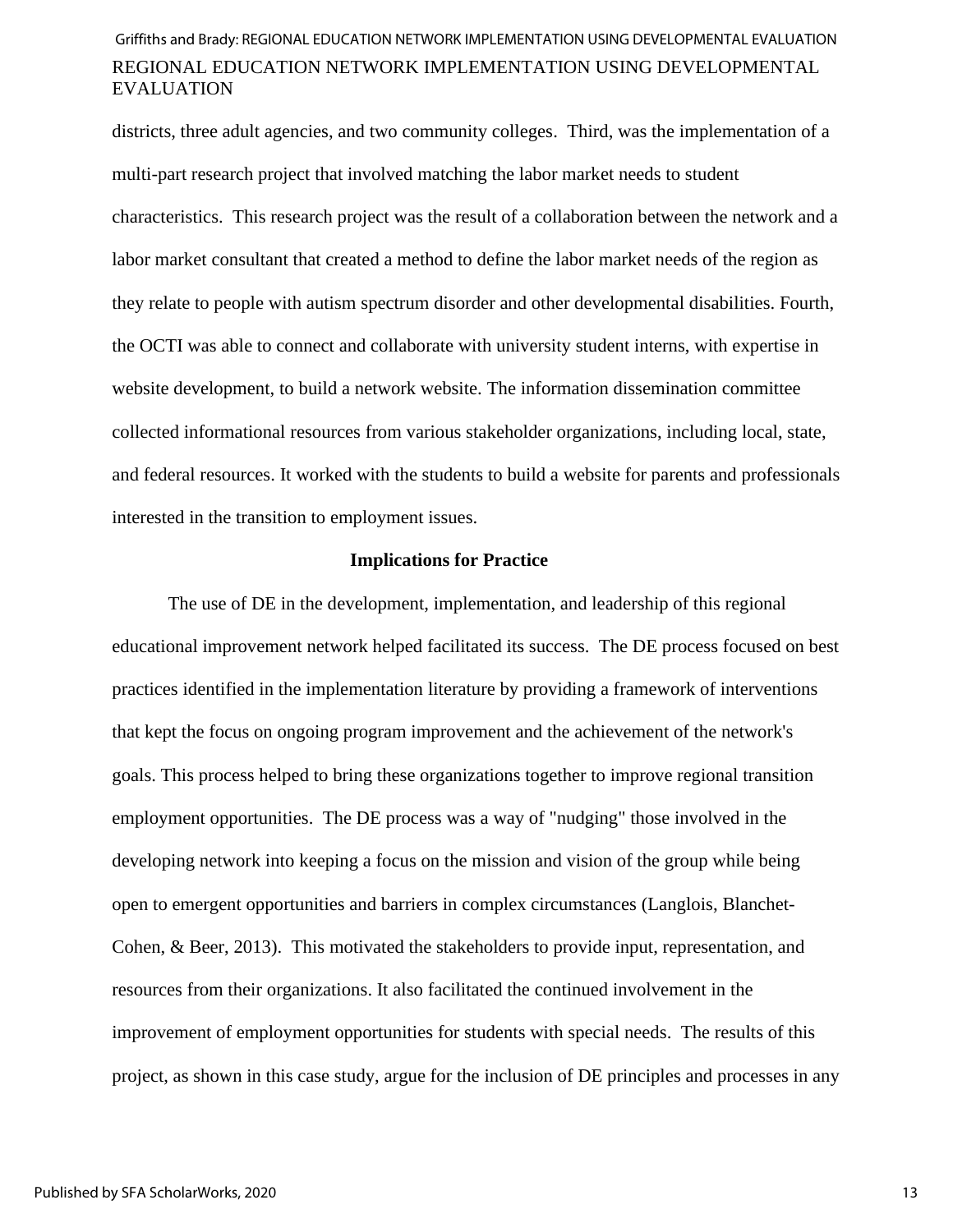large-scale regional efforts at interagency collaboration. Without adherence to this framework, likely, the complex change initiative described in this paper would not have been as successful.

At the process level, we used the DE process described by Dozois (2010) in *DE 201: A practitioner's guide to developmental evaluation*. The use of this manual was quite helpful in translating the concepts in the DE literature to the real-world work of network development and practice. The handbook was developed by the J.W. McConnell Foundation (Dozios,2011) for local users to implement the DE process and was designed to be simple enough for program professionals without much evaluation experience to use.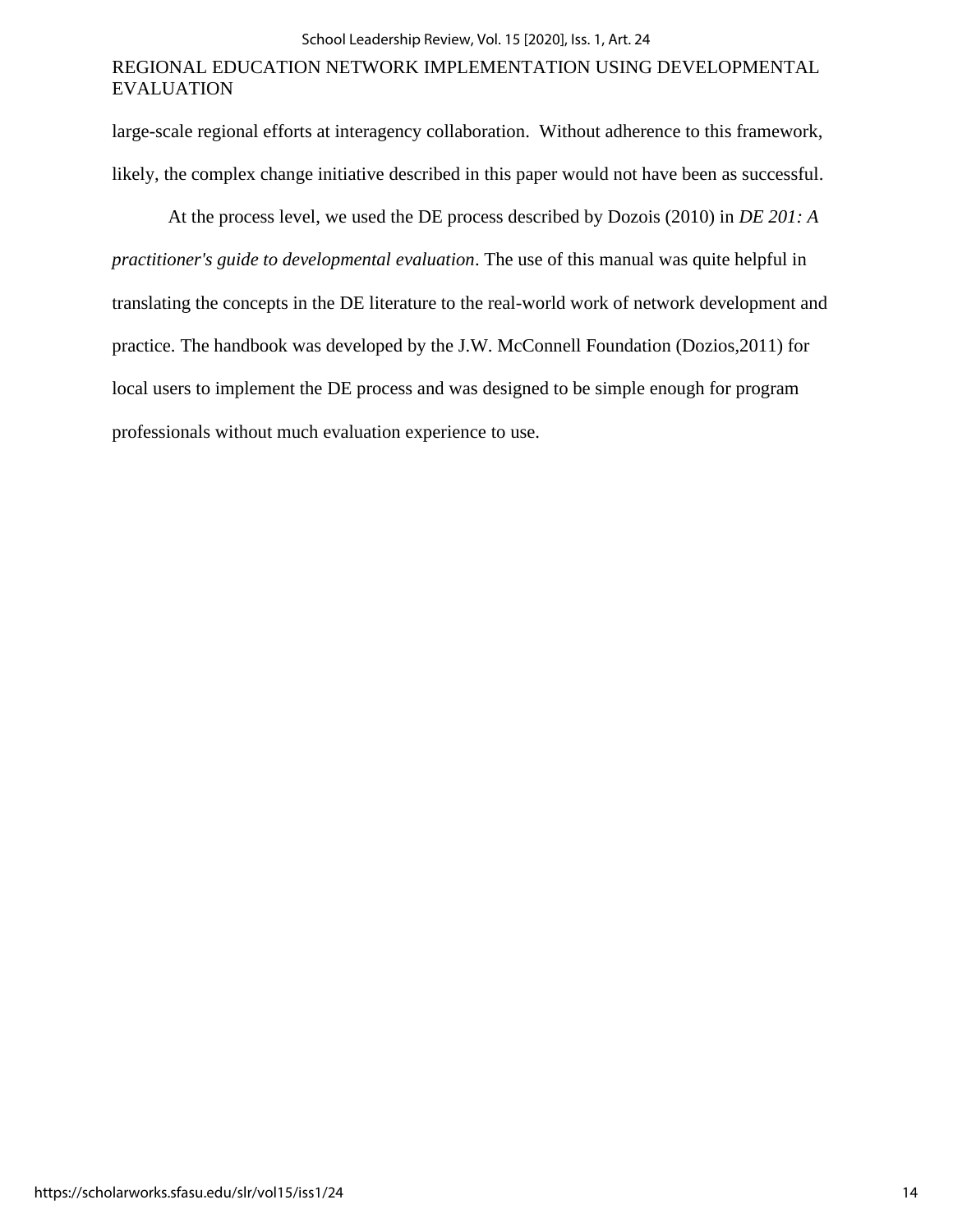#### **References**

- Bryk, A. S., Gomez, L. M., & Grunow, A. (2011). Getting ideas into action: Building networked improvement communities in education. In M. Hallinan (Ed.), *Frontiers in sociology of education* (Vol. 1, pp. 127-162). Dordrecht, Netherlands: Springer.
- Bryk, A. S., Gomez, L. M., Grunow, A., & LeMahieu, P. G. (2015). *Learning to improve*. Cambridge, MA: Harvard Education Press.
- Creswell, J. W. (2013). *Qualitative inquiry & research design: Choosing among five approaches* (3rd ed.). Los Angeles, CA: Sage.
- Dozois, E., Langlois, M., & Blanchet-Cohen, N. (2010). *DE 201: A practitioner's guide to developmental evaluation*. Montreal, Canada: The J. W. McConnell Family Foundation.
- Griffiths, A. J. (2016). *Autism in the workplace*. Invited presentation at the 2016 DisAbility Summit, Chapman University, Orange, CA.
- Griffiths, A. J., Giannantonio, C. M., Hurley-Hanson, A. E., & Cardinal, D. (2016). Autism in the workplace: Assessing the transition needs of young adults with autism spectrum disorder. *Journal of Business and Management*, *22*(1), 5-22.
- Houtenville, A. J., Brucker, D. L., & Lauer, E. A. (2014). *Annual compendium of disability statistics*. Durham, NH: University of New Hampshire, Institute on Disability.
- Kohler, P.D., & Field, S. (2003). Transition focused education: Foundation for the future. *The Journal of Special Education, 37*(3), 174-183.
- Langlois, M., Blanchet-Cohen, N., & Beer, T. (2013). The art of the nudge: five practices for developmental evaluators. *The Canadian Journal of Program Evaluation*, *27*(2), 39–59.
- McCormick, R., Fox, A., Carmichael, P., & Procter, R. (2010). *Researching and understanding educational networks*. London, UK: Routledge.